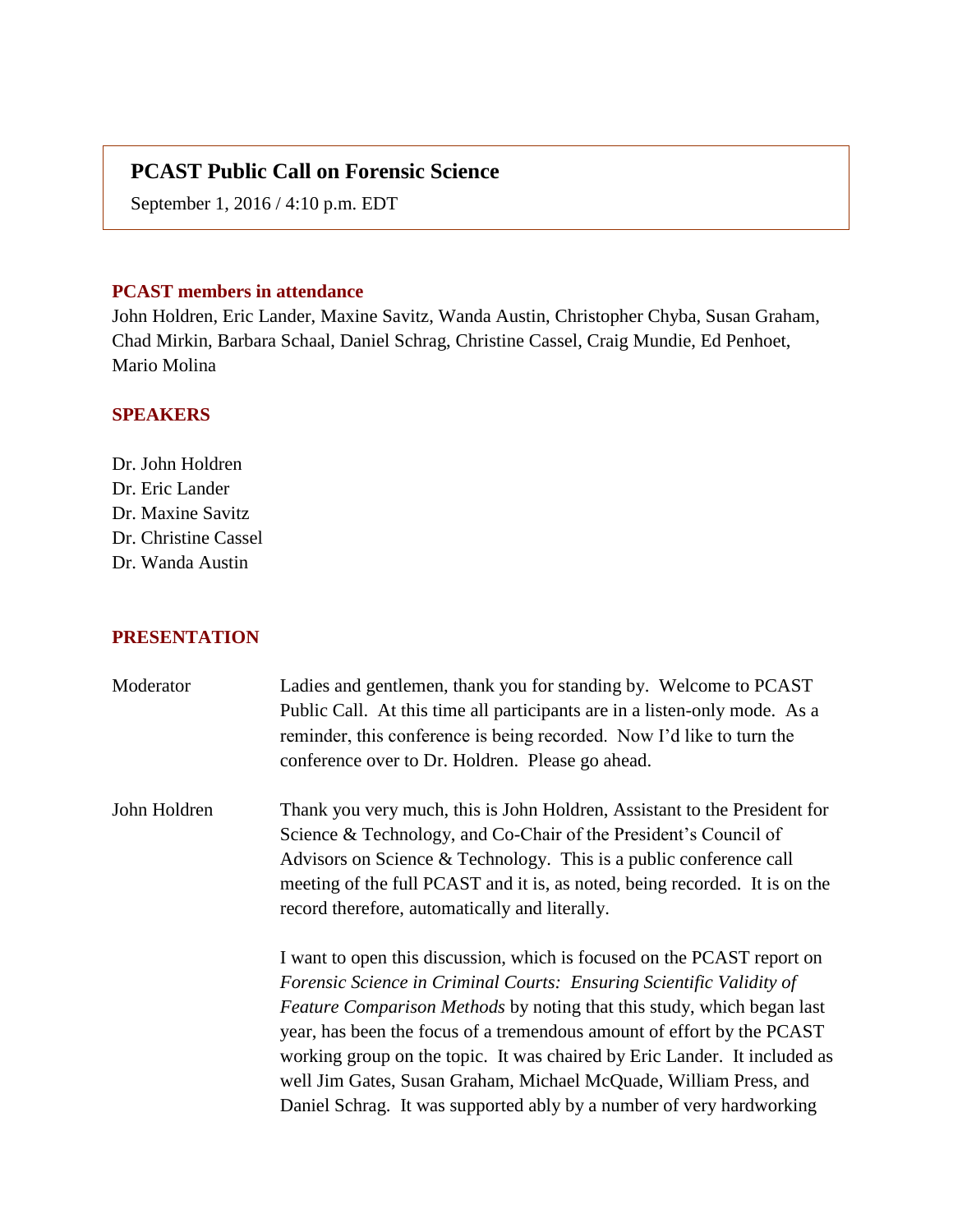staff members, Tania Simoncelli and Kristen Zarrelli. I heard an interruption there, but Tania Simoncelli and Kristen Zarrelli at the Broad Institute for Genomics; and Diana Pankevich at OSTP.

In the course of the study the working group benefitted from inputs from a panel of senior advisors consisting of distinguished experts and practitioners in the law and in statistics. The group also received inputs from a wide variety of other experts and stakeholders, but I want to emphasize that the responsibility for the resulting report, its recommendations, its findings, and the rest of its content rests solely with the members of PCAST. Not just the working group, but the full membership of PCAST who have reviewed the report and will have an opportunity later in this call to vote on whether they approve the recommendations and the substance of the report.

I want to note, in fact I think we should, I should've done this at the beginning, but I think I should ask Ashley Predith to do the roll call so that the members of the public listening in will know which members of PCAST are participating on the call, and in the vote.

## Ashley Predith I'm going to go down the list of PCAST members names, and if you could just say yes that you're here.

(Members present: Wanda Austin, Chris Chyba, Susan Graham, John Holdren, Eric Lander, Chad Mirkin, Maxine Savitz, Barbara Schaal, Dan Schrag, Chris Cassel, Craig Mundie, Ed Penhoet, Mario Molina)

| <b>Ashley Predith</b> | All right, we have a couple of people, two who will be calling in late,<br>Mark Gorenberg and Michael McQuade; and then five people who were<br>not able to join us today. We'll be hearing from them by email. |
|-----------------------|-----------------------------------------------------------------------------------------------------------------------------------------------------------------------------------------------------------------|
| John Holdren          | But yes, we do have proxies by email from Rosina Bierbaum, Jim Gates,<br>and Bill Press.                                                                                                                        |
|                       | Okay, with that said, I want to turn the call over to Eric Lander to discuss<br>further what went into the report, and what recommendations are coming<br>out of it. Eric.                                      |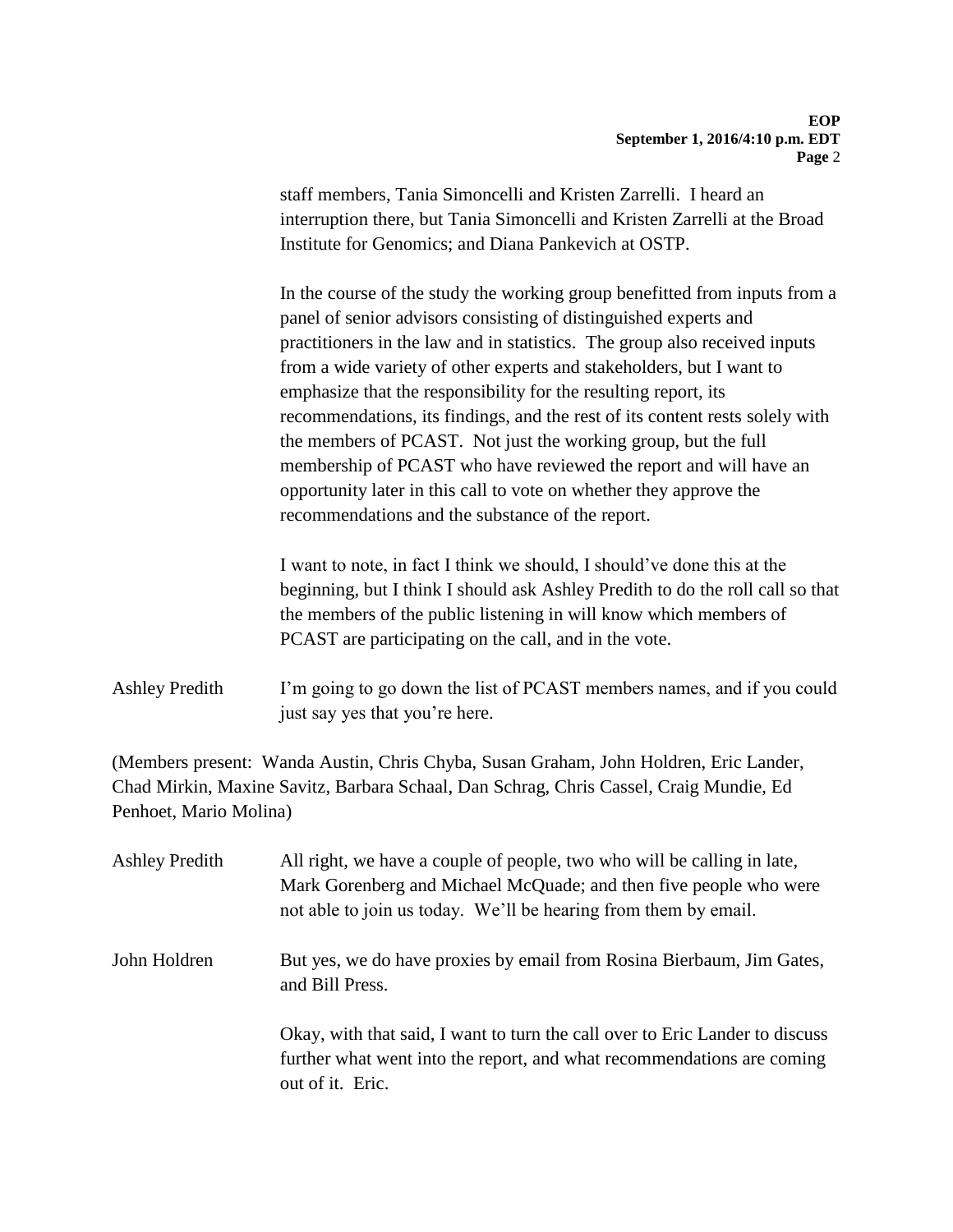Eric Lander John, thank you very much. Let me first take a moment to echo your thanks to the amazing support that we've received from our staff. Tania, Kristen, and Diana, thank you very much for an awful lot of work. And again, echo the comment about the fact that we received a tremendous amount of input, including in response to a public call for information where we got about 70 replies from the community, we're very grateful for that. And to underscore what John said, all of that input is gratefully received. It does not imply any endorsement of anything that PCAST itself concludes, we're really grateful for it.

> We discussed this topic at several PCAST meetings already, so folks will be quite familiar with it. It's already broadly known what we've been working on, so I'm just going to give a very abbreviated background here. The PCAST report itself is a natural follow-on to the National Research Council's 2009 report on forensic science, which was a very influential report. It pointed out, among other things, that many forensic scientific methods lacked actual scientific evidence of validity, and actual measurements of accuracy, and expressed considerable concern about this. In effect, it turned the spotlight on the question of the need for empirical evidence to support forensic science methods. It was not that some of this was not known, but I think it was in many ways a wakeup call for many to see all of that organized in the work of the National Academy.

> Of course, it really matters, because the law does indeed take seriously the question of what sort of expert evidence might be used in courts. I know that forensic laboratories take seriously the standards that they are going to apply, and so it's very important to make sure that there is a scientific foundation for the things that are being used in forensic science.

> In particular, the law has a set of criteria laid out, including in the Federal Rules of Evidence, that expert testimony should be based on reliable principles and methods, and that they should have been reliably applied to the facts of the case. All of that, including Supreme Court decisions and lots of discussion, point to the question of needing to understand scientific validity. That's the backdrop there, and the president and the administration have responded to the questions raised by that National Academy Report NRC 2009 by taking a number of steps including the creation of the National Commission on Forensic Science, which meets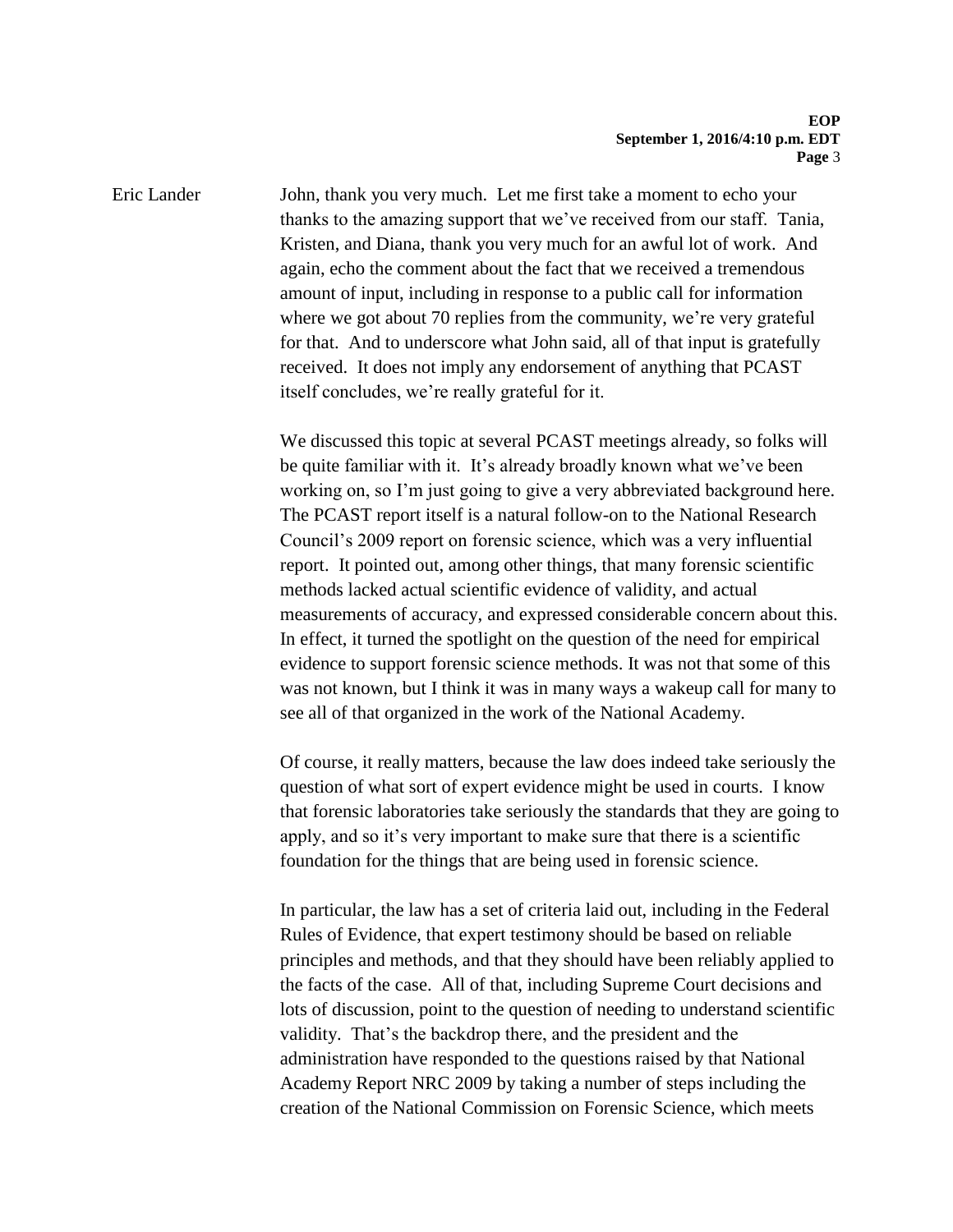regularly. One of our PCAST members, Jim Gates, is a member that commission. Under NIST there was created the Organization for Scientific Area Committees that deals with questions of best practices in forensic science, and trying to ensure the development of standards documents, so these are all very important steps.

A big issue, though, raised in the academy report that isn't addressed by those two steps is the scientific question of scientific validity for particular forensic science methods. How does one think about it? What does it mean to have methods that are scientifically valid, and to know their reliability? Reliability means you actually know what its accuracy is.

I think the most interesting thing that has transpired since the 2009 report by the National Academy has been a growing change in the forensic science community itself. There was a traditional view—and I'll caricature just a little bit here in the shortness of time—but there was a traditional view held by some in the forensic community that empirical evidence of scientific validity and empirical measurements of the levels of accuracy were not really necessary. That in fact, examiners could assert, based on experience, or training, or other things, that their conclusions were justified.

Indeed, I think it's fair to say there's been a lot of shift here, but there was a time even the United States government held the position that things like latent fingerprint analysis was "infallible." We had documents that said that. I think we've been seeing a shift in the forensic science community toward what one might call a new empirical movement that says, yes, we actually really do need to possess scientific evidence of validity through properly done studies, and empirical measurements of accuracy for methods that we're using routinely in forensic science. I think it's really remarkable to watch a number of groups that have jumped in to—since the 2009 report—supply very thoughtful studies.

Here, I think PCAST takes its hat off to the FBI, which has been a model in its work on latent fingerprint analysis. There's been a series of truly elegant papers from the FBI that have done what are called 'black box' studies, where they measure how do examiners acutely perform in circumstances; and accompanying them, 'white box' studies to ask, how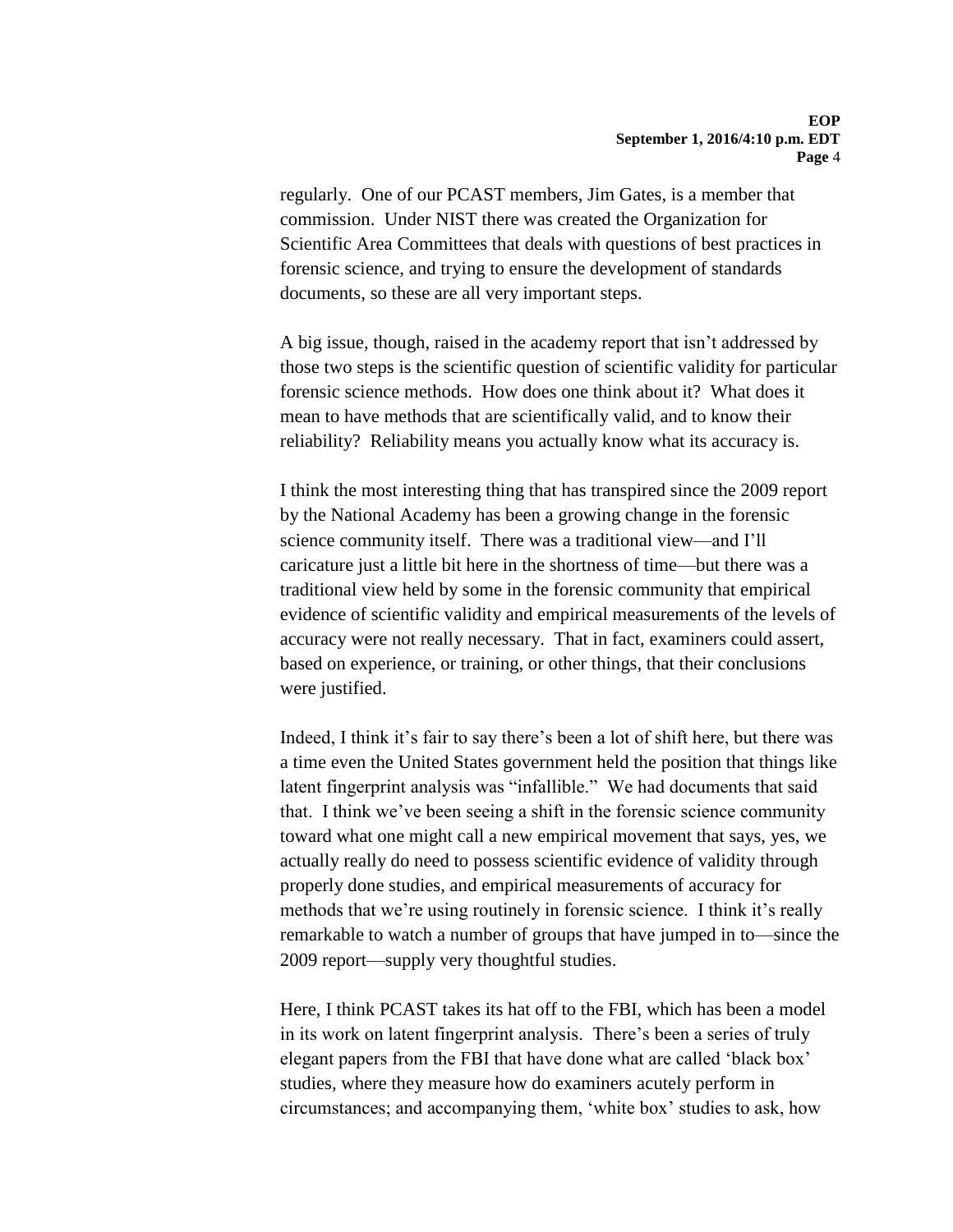do examiners make the decisions that they're making? They have revealed lots of interesting things, including areas that need improvement; like examiners looking back and forth, and changing their view of a fingerprint based on how well it matches. I just have to say again how wonderful it is to see the FBI take on questions like that in a very rigorous, scientific way, publish them in the *Proceeding of the National Academy of Sciences*, and really be willing to hold a mirror up to practices, and where they're not optimal, talk about how to improve them.

This black box study reports actual error rates. That's very helpful to know. Fingerprints aren't infallible, but they're quite good, they're measured at an error rate of about 1 in 600 as a best estimate. If you include a statistical confidence limit, as one should in fact, about 1 in 300 error rate. All that's a beautiful, beautiful development, and PCAST clearly supports this empirical movement in forensic science, and thinks it is indeed necessary.

PCAST, in this report, aims to take the next step from the National Academy in saying that from a scientific point of view, you can't call a method valid and reliable unless you've empirically tested it and measured its accuracy under conditions relevant to its intended use. The PCAST report though focuses on, well, what are the scientific criteria for testing validity and reliability? We speak about two kinds: foundational validity, which is the scientific parallel to this legal concept of reliable principles and methods; and validity as applied, which is a scientific concept parallel to the idea that a method has actually been applied in practice.

We've tried in the report to lay out a clear, scientific definition of the scientific criteria for validity and reliability in the case of one particular class of methods, forensic feature comparison methods. Examples we'll come to in a second there. We did that first, because we think there hasn't always clarity about it, and we see the field moving in this direction, and recognize it's absolutely essential that it does, if it's going to have scientific validity.

We then, having laid out definitions, illustrate these definitions by applying them to seven topics. The DNA analysis of single samples and simple mixtures is the first. The second is the DNA analysis of complex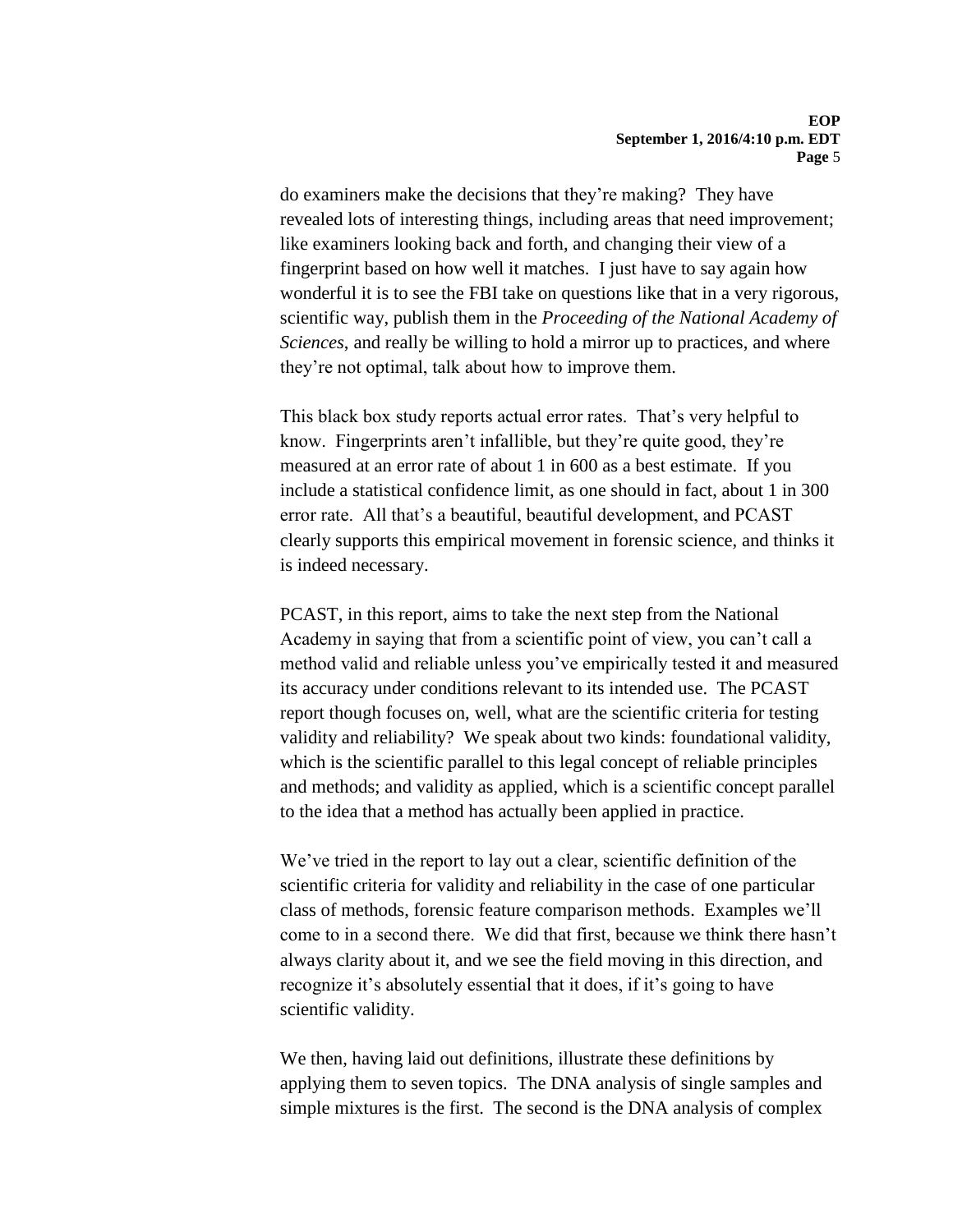mixtures. The third is bite marks. The fourth is latent fingerprint analysis. The fifth is firearms analysis. The sixth is footwear analysis with respect to individualizing the source of objects, as opposed to what are called class characteristics. The seventh, we didn't undertake a full study, but we did an evaluation of some guidelines that had been issued with respect to hair analysis.

That's the backdrop of the report. Let me turn now to the recommendations that emerged from having done all of this work, and gotten all of this input.

The first recommendation concerns ongoing assessment of foundational validity. I'm going to read a portion of the recommendation, and then it's supported by additional text. In the interest of time, I'm not going to go through all of the supporting text. But it's important that ongoing scientific evaluations of the foundational validity of forensic feature matching methods, or feature comparison methods, be conducted to assess on an ongoing basis. To ensure that scientific judgments are unbiased and independent, such evaluations must be carried out by a science agency that has no stake in the outcome. The National Institutes of Standards and Technology, NIST, we say, should perform such evaluations, and should issue an annual public report evaluating the foundational validity of key forensic comparison methods.

That's an important statement that this does need to go on, because there'll always be a continued evolution, and NIST is the obvious home for this because pattern feature measurement and comparison is metrological method, and NIST is the world's best metrological organization, and certainly the United States Government's metrological organization. In support of this, under Recommendation 1, we also recommend that the president request and the Congress provide increased appropriations to NIST to support these evaluation activities, and increased research activities at NIST. That's Recommendation 1.

Recommendation 2 concerns the development of objective methods for certain forensic feature comparison methods that are today subjective. One of the things discussed in the report is that, for example, latent fingerprint analysis and firearms analysis are subjected methods today,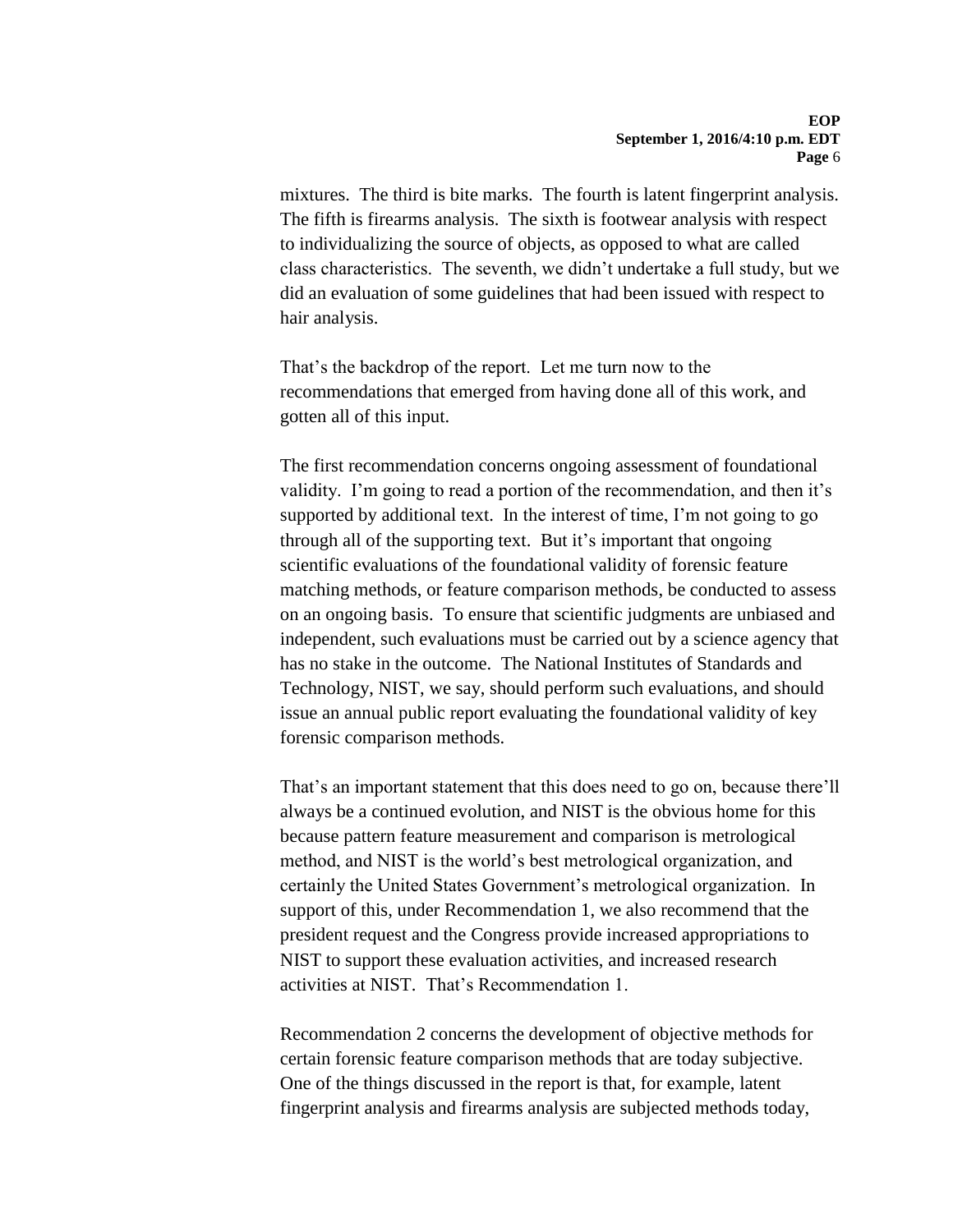rather than being based on objective criteria. PCAST recommends that NIST, the National Institutes of Standards & Technology, take a leadership role in transforming such subjective methods into objective methods. We can talk more about that later in the call, but we think now is a very good time to be able to do that, and it will be valuable for all.

In Recommendation 3, we talk about ways of improving the organization for scientific area committees that I had referred to. We recommend that NIST should improve the organization of scientific area committees which was established to develop and promulgate standards and guidelines to improve best practices in the forensic science community. We specifically recommend the development of a metrology resource committee and other changes within that work there. We also recommend that NIST ensure that the contents of the standards that are developed through this process be freely available to any party that may need them. All of that is discussed further, and people could ask questions if they want.

The fourth recommendation concerns R&D strategy for forensic science. Given the importance of forensic science and this evolution that we are seeing toward a true appreciation of the critical nature of empirical science, we recommend that the Offices of Science & Technology Policy should coordinate the creation of a National Forensic Science Research & Development Strategy, and we lay out some elements that should be considered within that. We say that in preparing the strategy, OSTP should seek input from appropriate federal agencies including the Department of Justice, the Department of Defense, National Science Foundation, the National Institutes of Standards & Technology, federal and state forensic science practitioners, forensic and non-forensic science researchers, and other stakeholders. So that's a set of recommendations pertaining really to science-based agencies.

The next recommendations pertain specifically to the FBI laboratory. In those recommendations, again, I want to underscore that we are extremely impressed that at least some units within the FBI have been undertaking rigorous studies and it's a real model, so our recommendations here pertain—Recommendation 5—to expanded forensic science agenda at the FBI. We recommend that the FBI should undertake a vigorous research program to improve forensic science, building on its recent important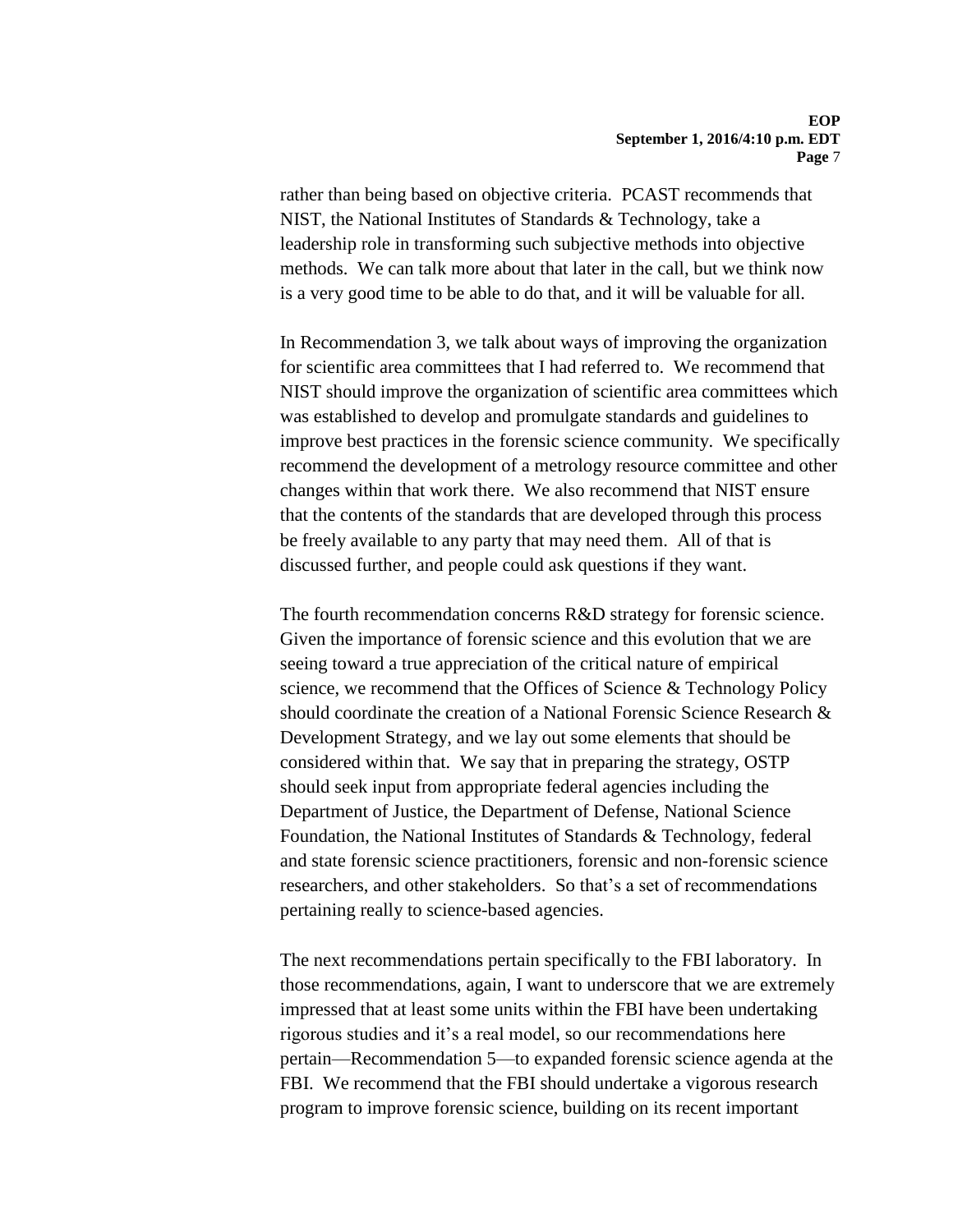work on latent fingerprint analysis, and we discuss that at some length there.

We discuss the need for black box studies, and urge the FBI to assist in the design and execution of additional black box studies for subjective methods, including additional studies for latent fingerprint analysis and firearms analysis, because it's important to be able to have such measurements, and the FBI has shown itself able to do that kind of work at a rigorous level. We also say—although we've recommended that NIST take the lead on the development of objective methods – we believe that the FBI should play an important role in transforming these subjective methods I was referring to before into objective methods. We also believe the FBI should play an important role in increased rigor in forensic testing by moving toward routine blind proficiency testing within the flow of casework in its own laboratory, and assisting other laboratories in doing so as well, and encouraging routine access to and evaluation of the tests that are used in commercial proficiency testing.

Again, with respect to the FBI, the FBI has thought very carefully about how to improve latent fingerprint analysis, including rules that are called linear ACE process. Basically, where examiners document their description of a fingerprint before turning to the potential match that there might be. We urge the FBI to vigorous promote the adoption of this best practice linear ACE process in fingerprint analysis. That it also promote regular public reporting of quality issues in case work. There is very useful work here in the Netherlands that I think led the way, and we think the FBI would ideally follow those practices. And then budget, we recommend a significant increase in the budget of the FBI's laboratory for forensic science research activities, so that it can be able to undertake the very good work described there.

The next two recommendations are to the Attorney General. In the Recommendation Number 6, we recommend that the Attorney General should direct attorneys appearing on the behalf of the Department of Justice to ensure that expert testimony in courts about forensic feature comparison methods meet the scientific standards for scientific validity. Of course, the Attorney General ensures that testimony meets the legal standards that are always required, but meeting the scientific standards for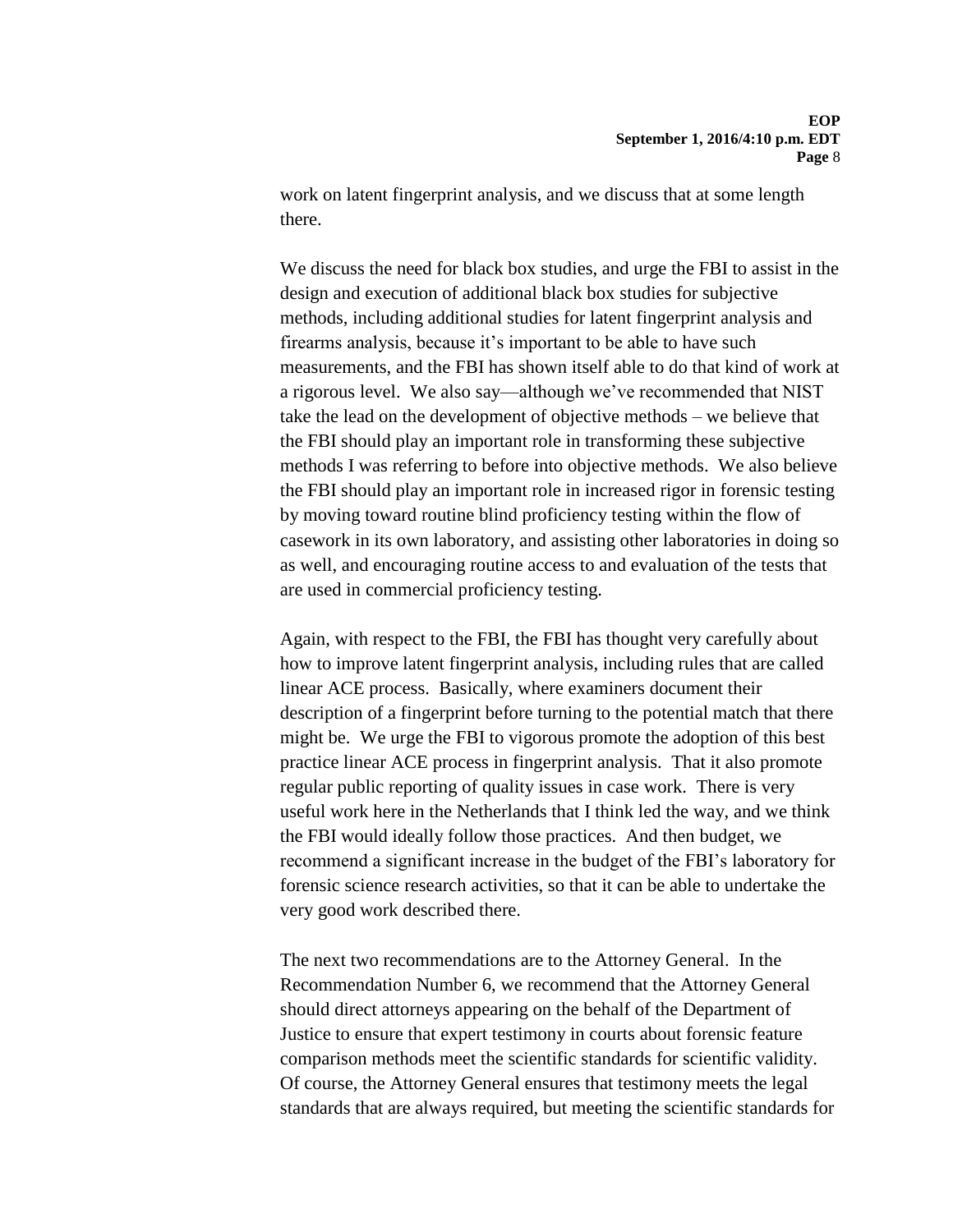scientific validity is very important because it's in the interest of the United States broadly to ensure that evidence is scientifically valid.

We suggest that the Department of Justice should undertake an initial review, with assistance from NIST, of subjective feature comparison methods used by the Department of Justice to identify which methods, beyond those reviewed in the report, may lack appropriate black box studies that are necessary to assess foundational validity. Where relevant methods haven't yet been developed, the Department of Justice should encourage and provide support for appropriate black box studies to assess foundational validity, and make actual empirical measurements of reliability.

In Recommendation 7, we turn to some specific guidelines that were recently issued by the Department of Justice with respect to uniform language for testimony and reports by forensic examiners. In those guidelines that were issued over the last several months, the Department of Justice took an extremely important step. In the past, there was the ability of many examiners to make sweeping statements that methods were infallible, 100% accurate, could never fail, etc., etc., when in fact there was no scientific support for that at all. To its enormous credit, the Department of Justice states clearly in its guidelines that examiners should not be able to make such scientifically invalid claims.

PCAST, however, has a concern here that in doing that, the guidelines also say that examiners should not be able to make valid scientific claims about measurements of accuracy. Of course, with regard to the empirical necessity here, it's crucial that empirical measurements of accuracy be stated. So we recommend that the Attorney General should revise and reissue for public comment the DOJ's proposed uniform language for testimony and reports, and the supporting documents, to bring them into alignment with the scientific standards for scientific validity that include the necessity that a statement that a method is foundationally valid include actual empirical measurements of its accuracy.

Finally, in the last recommendation, we make a recommendation to judges who have a role in this as well, because judges have to make a decision about whether expert testimony is admissible, that's entirely a legal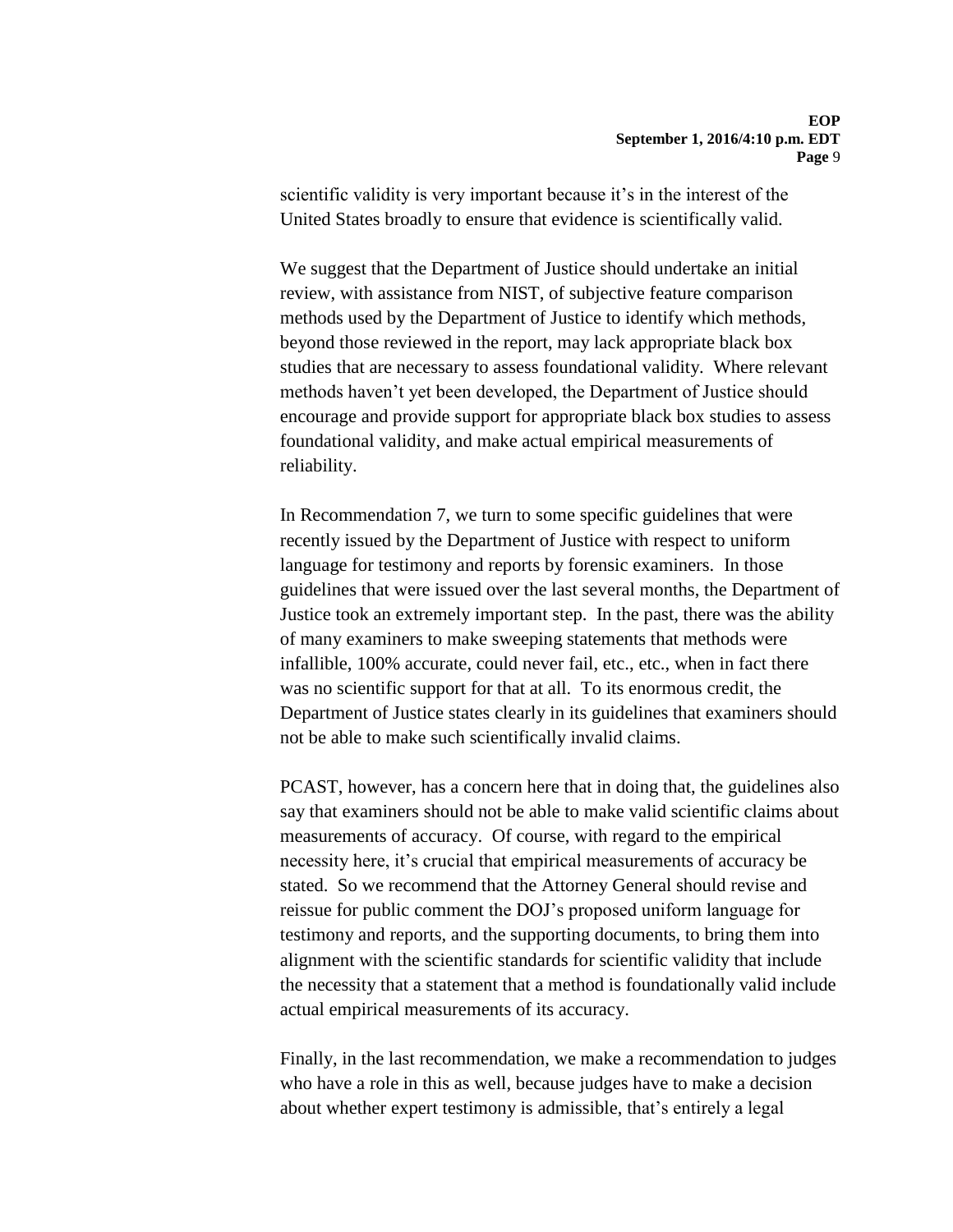decision that has to be made on legal criteria, but those legal criteria have, as their overarching inquiry, when it's a question of scientific evidence, they have the question of scientific validity. So without telling judges anything about the legal criteria, we do say that federal judges should take into account the appropriate scientific criteria for assessing scientific validity. They will take that into account and then apply that as they see fit with regard to the law, but we think it's important that in reasoning about this, judges are well aware of the scientific criteria for assessing scientific validity.

We also recommend that federal judges, when permitting an expert to testify about foundationally valid feature comparison methods, should ensure that the testimony that is given about the actual accuracy of the method and the probative value of composed identifications is scientifically valid, in that it is limited to what the empirical evidence supports. In this regard, we support what the Department of Justice has already said that claims like zero error, vanishingly small errors, essentially zero error, negligible error really should not be allowed because they're scientifically invalid statements. Again, federal judges will have to decide what to do, but these are our recommendations here.

To assist judges, we suggest that the Judicial Conference of the United States, through its standing Committee on the Federal Rules of Evidence, should prepare with advice from the scientific community, a best practices manual, and an advisory committee note providing guidance to federal judges concerning the admissibility of expert testimony based on forensic feature comparison methods. The Federal Judicial Center, which runs among other things educational programs, should develop programs concerning the scientific criteria for scientific validity of forensic feature comparison methods.

That was a mouthful, but that is a description, John, of the background and of the recommendations, and I will turn it back to you to ask if members of PCAST have questions that we could answer on behalf of the working group.

John Holdren Great, well thank you, Eric, for that summary, and thank you even more for the extraordinary work you did as chairman of the working group, not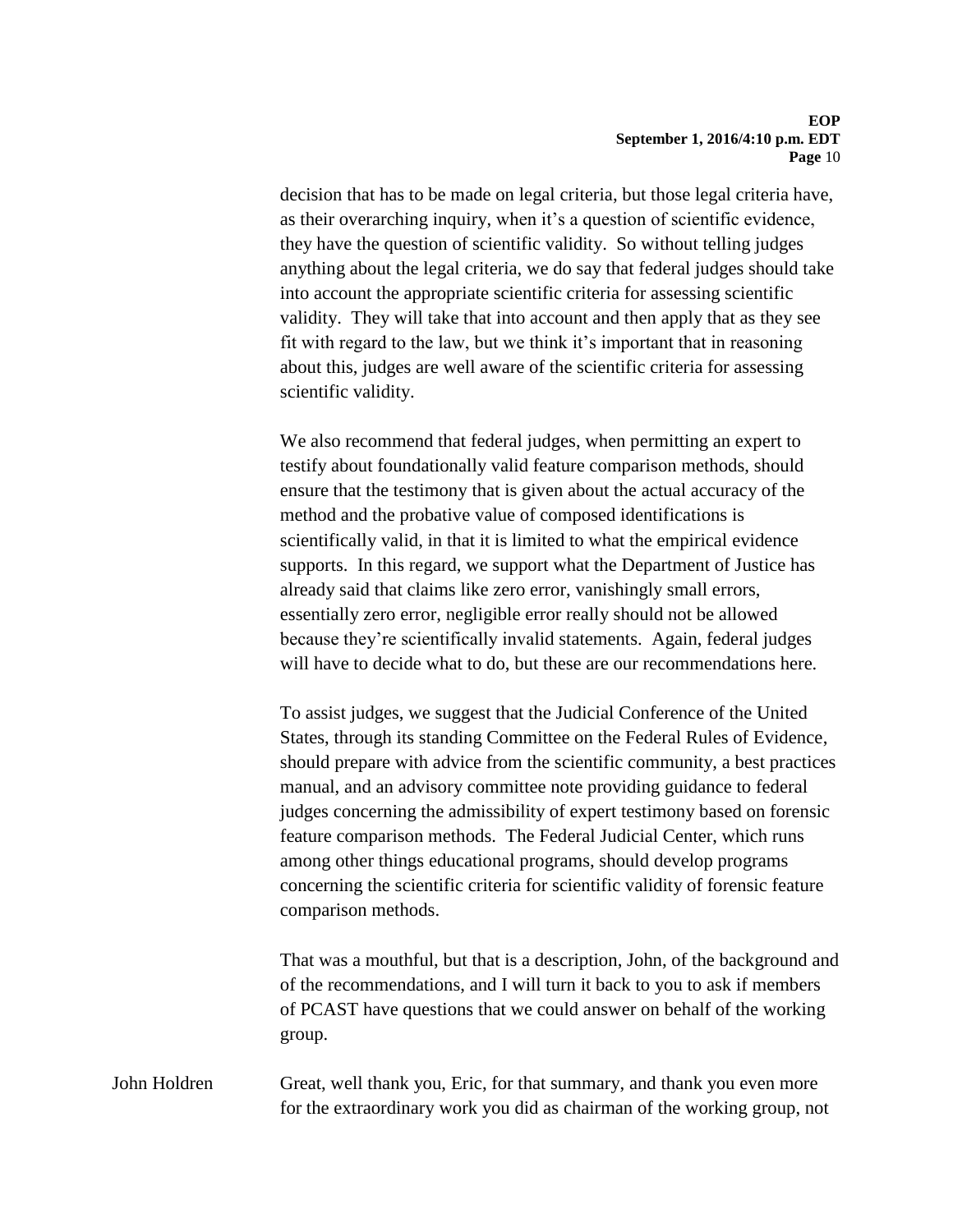to mention your many other contributions as my co-chair of PCAST. At this point, we do have time for some questions from members of PCAST. The PCAST members do have, and have had a draft of the report, and so they have had the opportunity to read the whole thing, but they may have some questions that they'd like additional insight about. I open the floor to PCAST members to propose those questions.

- Maxine Savitz Hello, John, this is Maxine Savitz, I have a question. Eric, I want to thank you, and also the whole working group and staff also, for the excellent work and commitment to this. In one of the recommendations, you mentioned being able to transform some of the important feature comparison methods, such as fingerprint analysis and firearm, from subjective methods into objective methods. This would coordinate this working with the FBI labs and others. Could you go into a little more detail about what's really involved to make this transformation so that these can be objective, and is this a very lengthy process?
- Eric Lander That's a great question. I apologize, of course, because of limited time, not to have gone into that, but let me try to elaborate a little bit.
- John Holdren And there's still limited time, so don't elaborate too much.
- Eric Lander Just a bit, John, just a bit. Basically, looking at a fingerprint or looking at markings on a bullet is a visual comparison problem. This is something that was very hard to think about objectively before, but image analysis has undergone a just dramatic transformation in the last four or five years, such that as I think many of us know for example facial recognition technology has just increased by leaps and bounds. The ability to parse images into their segments suggests strongly to PCAST that—it was the PCAST working group—that similar methods applied to fingerprints and to firearms, for example, would allow pretty fully objective methods; or in any case a very vigorous program should develop toward it, because it would largely eliminate any of the questions around validity if one could take a large supply of samples, run them through highly objective programs, and demonstrate their accuracy. This was not a reasonable thing to expect years ago; I think it is a reasonable thing now, and we strongly urge it, because we think it will lead to increased quality.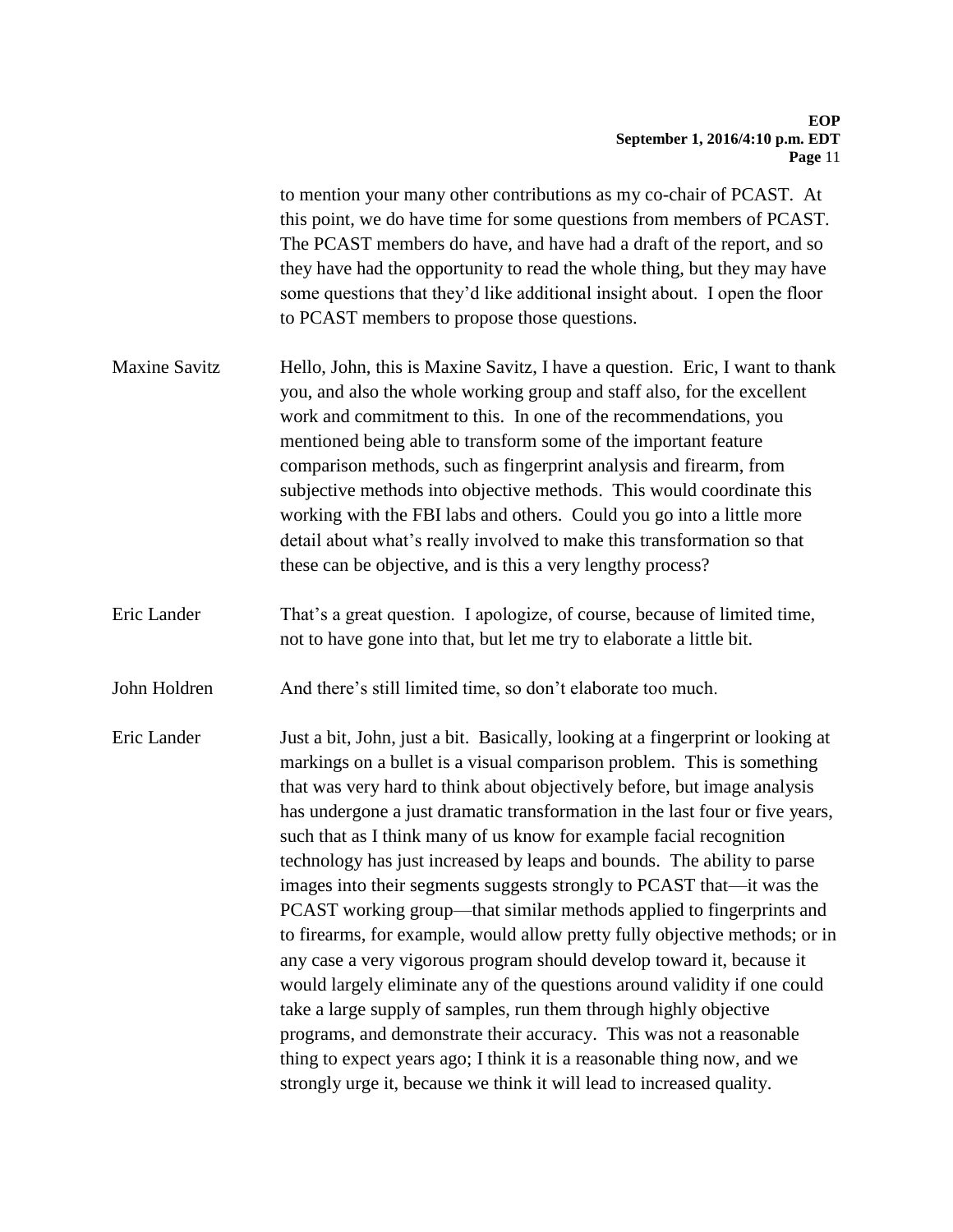John Holdren Good, other questions from PCAST members?

Chris Cassel Eric, this is Chris Cassel, I have a question. First of all, let me add my congratulations to you, and the working group and the staff put together this really thoughtful and very deeply analyzed report. It's just got me thinking, this is probably a topic having to do with another day and another PCAST, but whether you've been very careful, even though the issues of evidentiary science are very clear and standardized and universal, you've been very careful to limit your observations here to feature comparisons. It's interesting how much of judicial evidence comes under that category. There are other kinds of things that people use for evidence, even lie detectors and similar kinds of things. I'm wondering if these same principles might apply to other kinds of evidence that come forward, or either that are already in use or that you might foreseeably see coming down the pike where the same principles would apply.

Eric Lander Again, a great question, I think it's important to say that when we talk about scientific validity the analysis is not a one-size-fits-all analysis. It's flexible enough that it has to apply to the specific field being analyzed. If it was arson analysis, fire patterns in a building, or shaken baby syndrome or something, one would have to make sure that the analysis was appropriate to the area.

> We limited ourselves deliberately to forensic feature comparison methods, measuring and comparing features because they all fall into the field of metrology, essentially measurement science. So I want to express appropriate scientific caution here that we've tried to analyze that one problem—which frankly, is a big enough problem, as you say, to bite off and chew – and has also been the problem where most of the issues have arisen, for example, that have led to exonerations based on incorrect forensic statements. I'm sure that the thinking can be broadly useful, but the analysis is specifically directed to feature comparison methods.

John Holdren Thank you, I think we have time for maybe one more question from a PCAST member.

Wanda Austin John, this is Wanda Austin. If I could, I'd like to ask a question.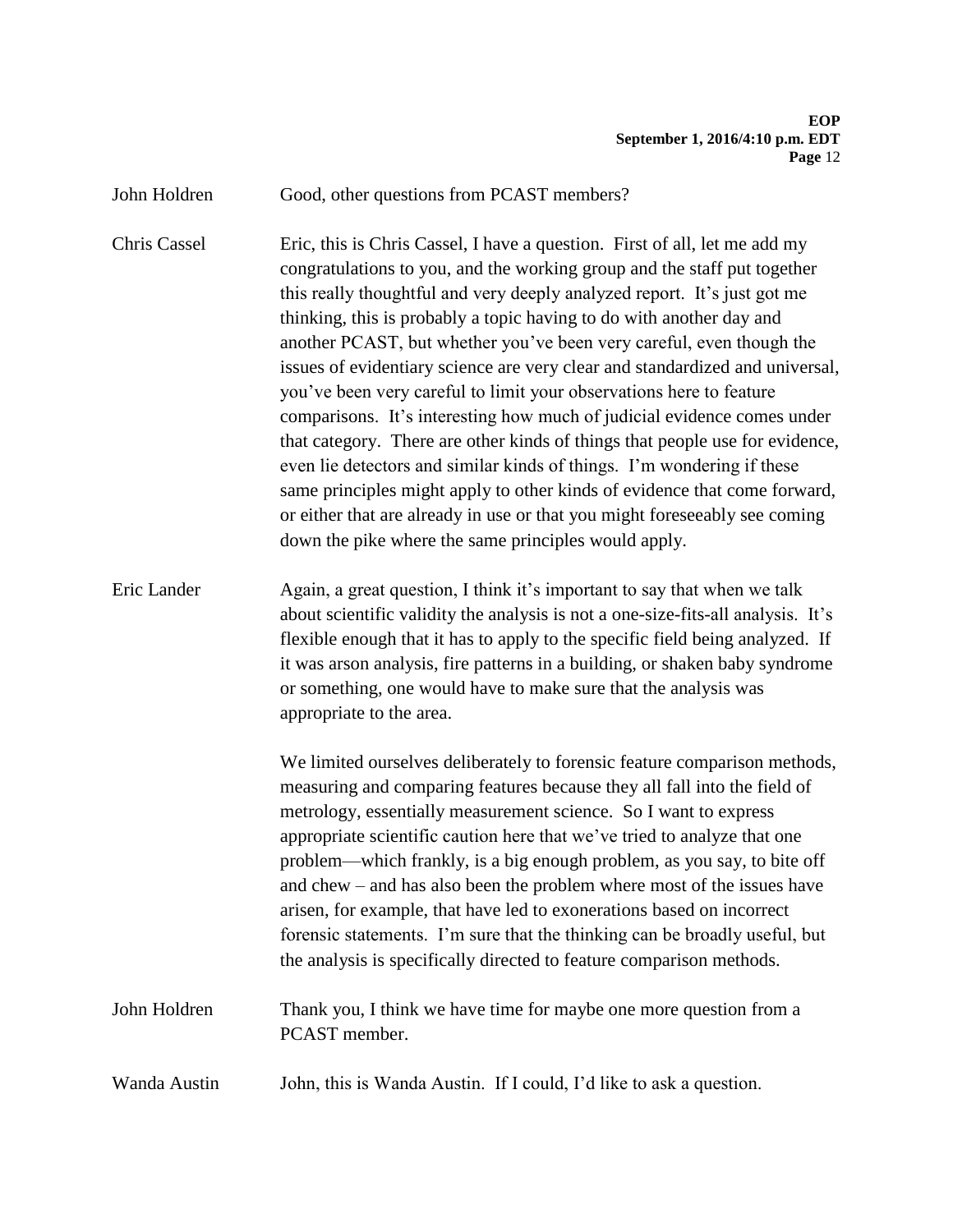#### **EOP September 1, 2016/4:10 p.m. EDT Page** 13

John Holdren Please.

Wanda Austin Eric, again, thank you for your leadership and for the efforts of your team in leveraging science and technology to the benefit of our society. My question was, however, did you consider or examine the use of forensics in the investigation of civil cases?

Eric Lander We, again, tried to be very careful here. We focused on the use in criminal cases, particularly, not civil cases, simply for needing to bound the scope of our study. I should also say that our statements pertain to the phase where you're actually bringing evidence to court, where there is a particular standard that has to be met. With regard to say the investigation phase of a crime where you may be looking broadly, I think we all agree that a much broader view of what types of methods, including very early developmental methods might suggest a hypothesis, for example, of who might be connected to a crime. I want to be clear that our statements here are not meant in any way to cast doubt on the broadest possible use of methodologies to help develop information that could lead to the solution of a crime.

John Holdren Good, well thank you very much for all of that. We now have, as we always do in our public meetings, a brief time for public comment. My understanding is that we have two people on the list, and I'm going to turn it over to over to our executive director, Ashly Predith, to run the public comment part of this program.

Ashley Predith Sure, so our first public commenter will be Bridget Lewis, from the International Association for Identification. Bridget Lewis' line can be unmuted, and if she could have two minutes for her comments.

Bridget Lewis Thank you very much, Ashley, thank you very much for this time. As the oldest professional organization on forensic science, we do totally support the efforts of PCAST to put more research. We totally believe that research is going to build all of the comparison sciences.

> One thing we are concerned about is there is also a need for training and the money that is in research also needs to be shared. The FBI has done an outstanding job in their research efforts, and they used to be—years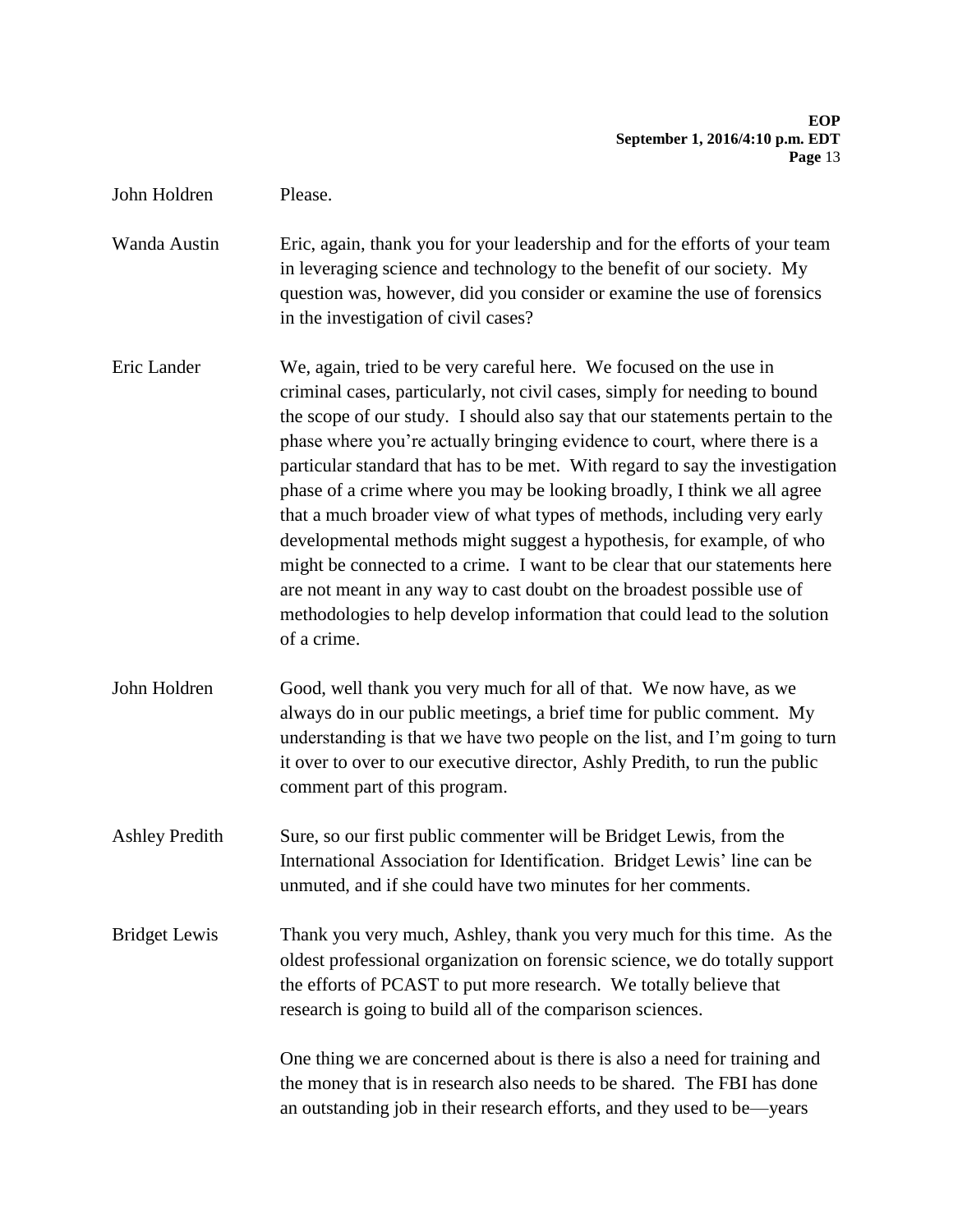ago, I'm dating myself—the premiere place for comparison scientists to get their training. We would like to suggest that you also look at that aspect. Thank you very much for your time.

John Holdren Thank you.

Ashley Predith Our second public commenter is Emily Rice from the New Hampshire State Police. So Emily Rice, you'll have two minutes.

Moderator Ms. Rice, please go ahead. Emily Rice, your line is open.

Emily Rice I'm sorry, I think there was a miscommunication. I didn't have a comment.

- Ashley Predith Okay, and then just to check, there was a Brian Lee, who originally registered also from the Forensics Exploitation Directorate. I want to check and make sure that he's—is he by chance back on the line?
- Moderator Brian Lee is not on the line.
- Ashley Predith Okay, thank you.

John Holdren Okay, well it then comes to a time to vote. I emphasize that this vote is on the recommendations and the substance of the underlying report subject to final edits, which is always the way that PCAST votes. As we pour over this extensive report, we will doubtless find a few typos, infelicities, and matters of clarity that need adjustment, but know following the vote, if the is for approval, there will be no edits that will change the substance of the report or the recommendations.

> We do have, I think some additional PCAST members who are on the call now. Will you identify them, Ashley?

Ashley Predith Yes. Is Mark Gorenberg, could you unmute and tell us that you're on line. Okay, Michael McQuade, if you're on the line, could you unmute (Michael McQuade). Great, thank you, Michael.